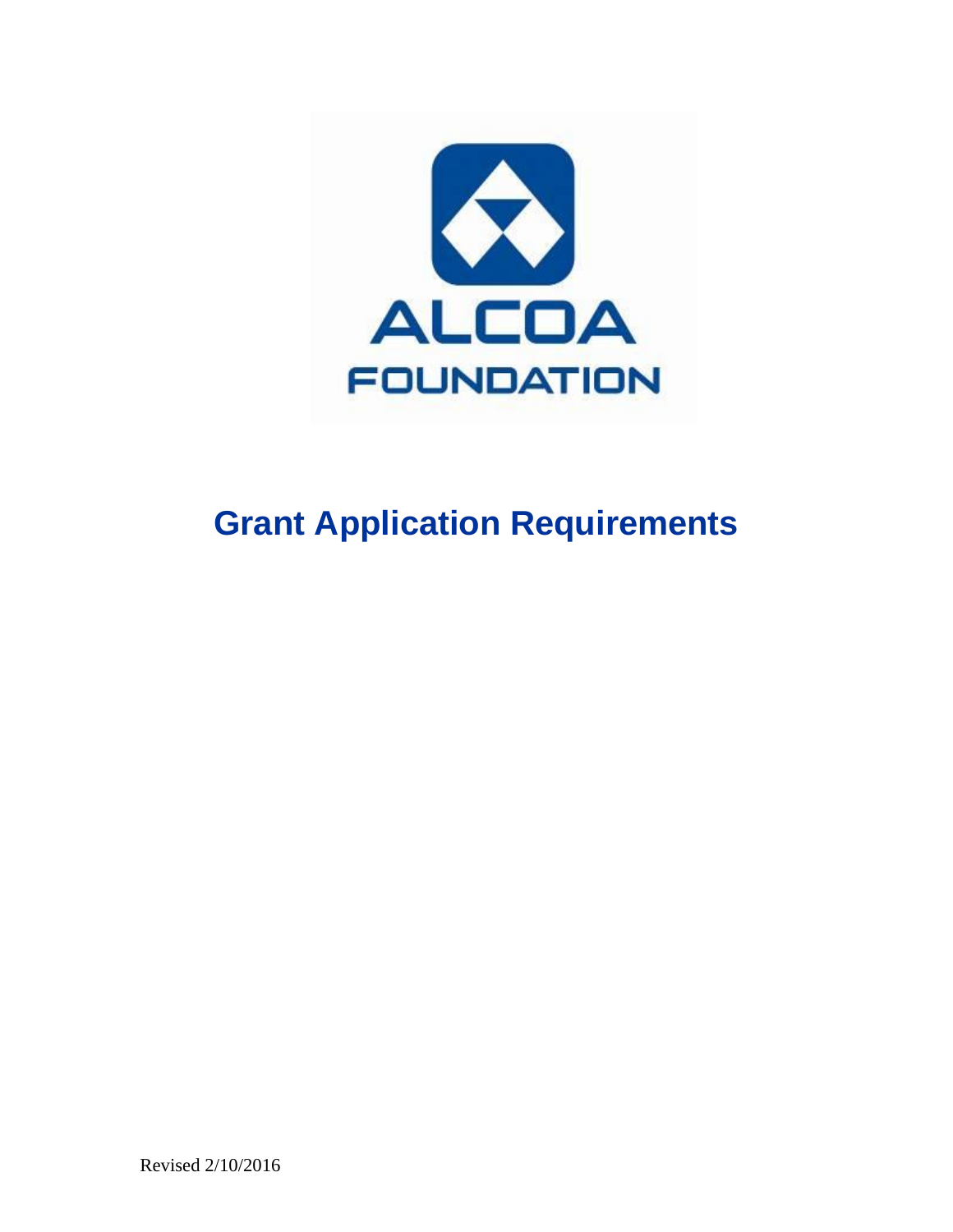# **Table of Contents**

| <b>Basically Eligibility Criteria</b>             | $\mathbf{1}$   |
|---------------------------------------------------|----------------|
| Themes                                            | $\overline{2}$ |
| <b>Application Checklist</b>                      | 5              |
| Grants to Non-U.S. Organizations                  | 5              |
| <b>Expenditure Responsibility</b>                 | 6              |
| Review, Award and Reporting Requirements          | 7              |
| Appendix A: Required Documents/Additional Details | i              |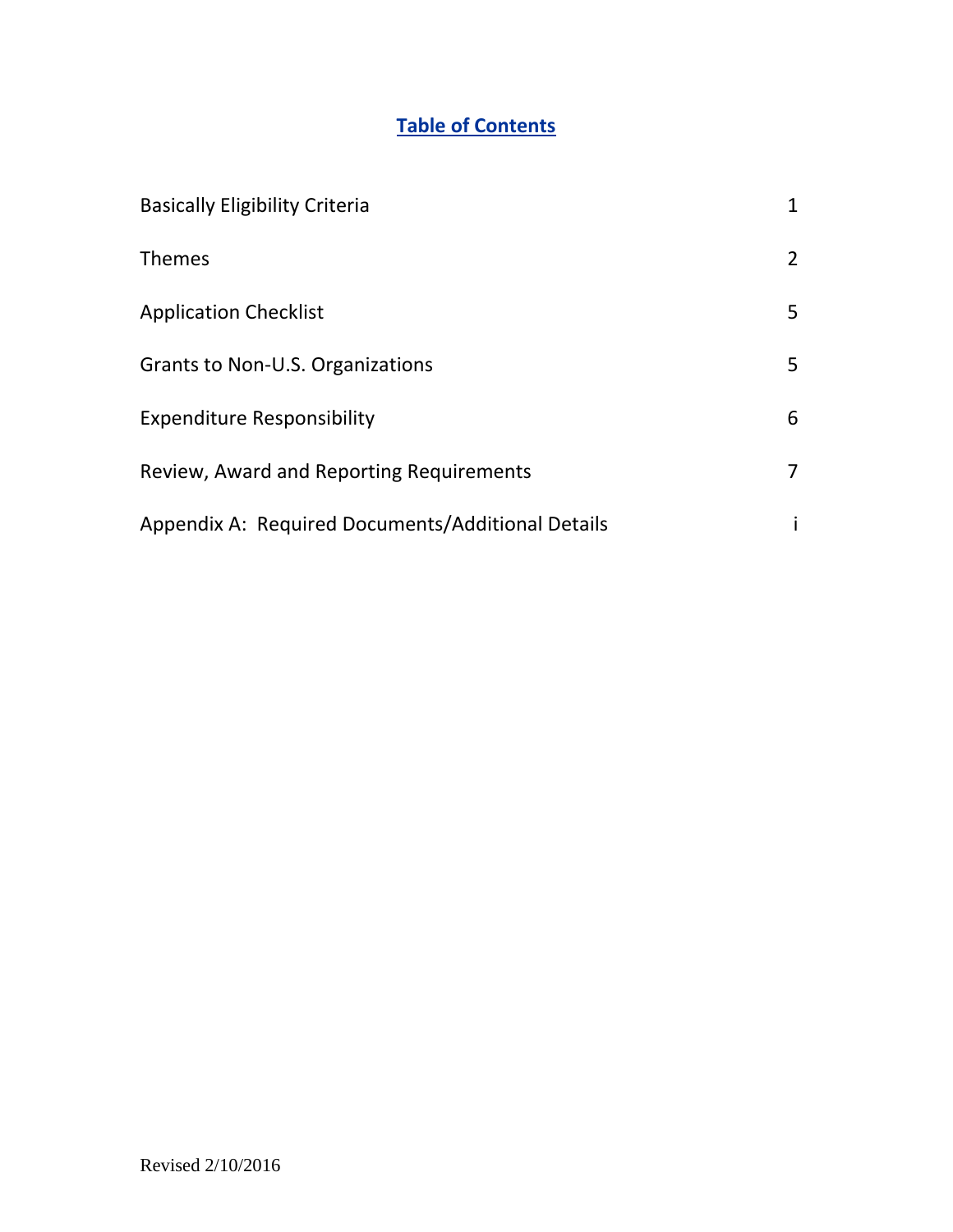# **Basic Eligibility Criteria**

Organizations and programs generally must meet the following basic requirements in order to be considered for Alcoa Foundation funds:

- Programs or organizations must serve communities where Alcoa has operating plants or offices.
- U.S. organizations must be classified by the United States Internal Revenue Service as not-for-profit public charities and tax-exempt under Section  $501(c)(3)$  of the U.S. Internal Revenue Code. Public educational institutions and government entities, while not classified as  $501(c)(3)$  public charities, may be eligible for grant funds provided that the funds are used for charitable purposes.
- Non-U.S. organizations must operate as the equivalent of a U.S.  $501(c)(3)$  public charity, public educational institution or government entity and must complete the required Equivalency Determination process to certify this status (see page 5).
- Programs must fall within Alcoa Foundation themes and subthemes.
- The minimum grant request is USD 15,000.

Alcoa Foundation generally does not award grants to:

- Individuals
- For-profit organizations
- Organizations whose policies or actions are inconsistent with Alcoa's non-discrimination policy.
- Organizations and programs which intend to influence legislation or elect candidates to public office
- Sectarian or religious organizations whose services are limited to members of one religious group
- Religious programs
- Social clubs or organizations
- Endowment funds; capital, equipment or development campaigns; or funds directed towards deficit reduction, operating costs/reserves
- Fundraising events or sponsorships (walk/runs, golf tournaments, sports teams, tickets, tables, benefits, raffles, souvenir programs, advertising, fundraising dinners, etc.)
- Trips, conferences, seminars, festivals, one-day events, unless part of an approved program activity
- Documentaries, videos, or research projects/programs
- Private foundations
- **•** Trust funds

**Education:** Support STEM education and workforce training initiatives to help build the advanced technology workforce.

Revised 2/10/2016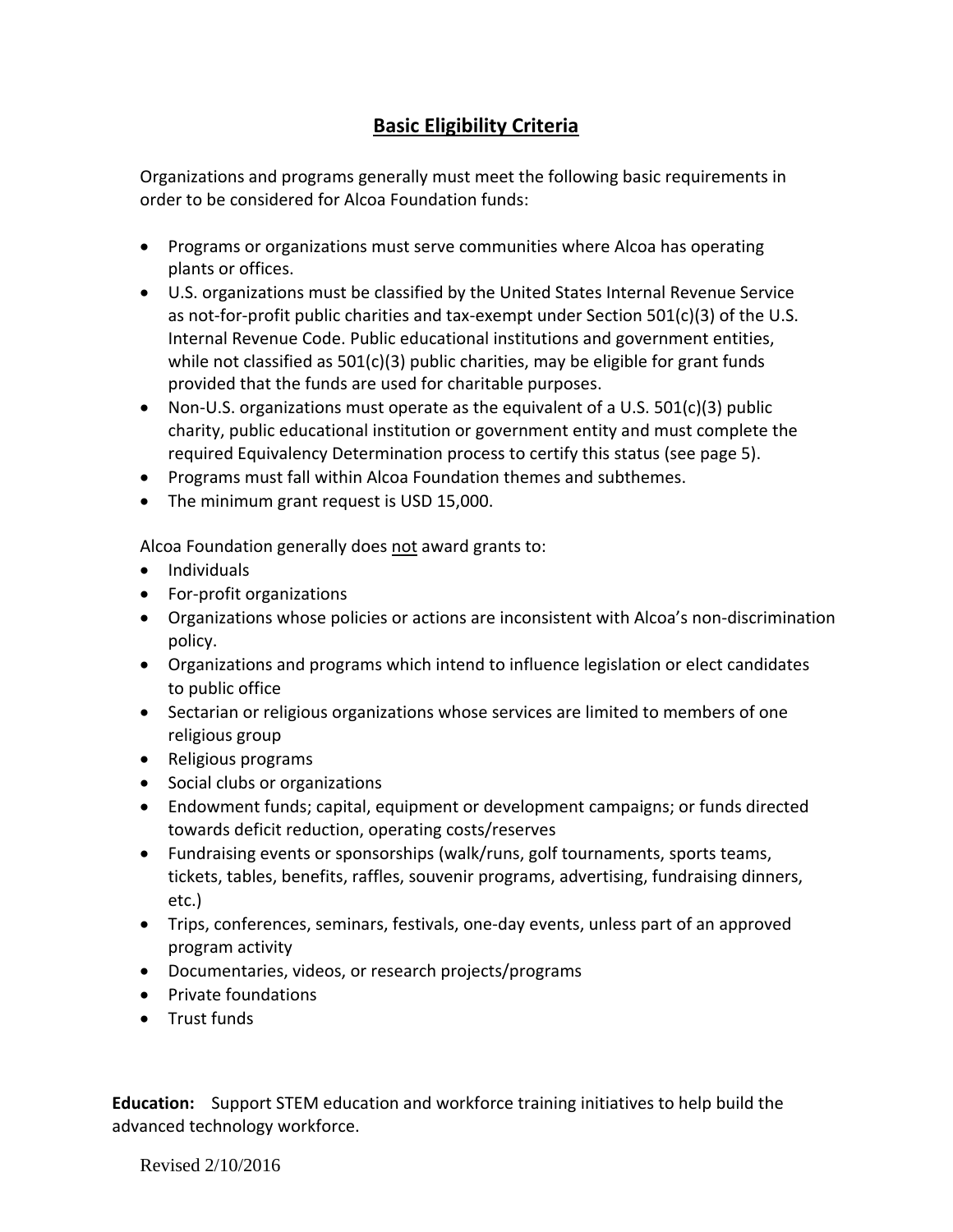# Themes, Subthemes and Results Metrics

# **STEM**

Support innovative education, training programs, and teaching curriculums to support career pathways in Science, Technology, Engineering and Math (STEM).

#### **Results we will count:**

- $\boxtimes$  Number of students who complete STEM-related training
- $\boxtimes$  Number of teachers, guidance counselors or school administrators trained to provide STEM education or promote STEM-capable careers
- $\boxdot$  Number of schools impacted

#### **Workforce Development**

Provide education and training opportunities that lead to employment opportunities in manufacturing or engineering careers.

#### **Results we will count:**

- $\boxtimes$  Number of students who pursue training or education towards manufacturing careers (i.e., in skilled trades, maintenance, operations)
- $\boxtimes$  Number of students who pursue training or education towards engineering careers
- $\boxtimes$  Number of individuals who secure employment or improve their employability in manufacturing careers
- $\boxtimes$  Number of individuals who secure employment or improve their employability in engineering careers

## **General Education**

Support general academic programs and teaching curriculums (not including STEM or Environmental Literacy).

## **Results we will count:**

 $\boxtimes$  Number of students who participate in programs designed to improve academic performance or skills

## **General Job Readiness**

Support programs that provide individuals with basic job readiness skills (not including engineering or manufacturing skills).

#### **Results we will count:**

 $\boxtimes$  Number of individuals who complete training designed to improve their general employment status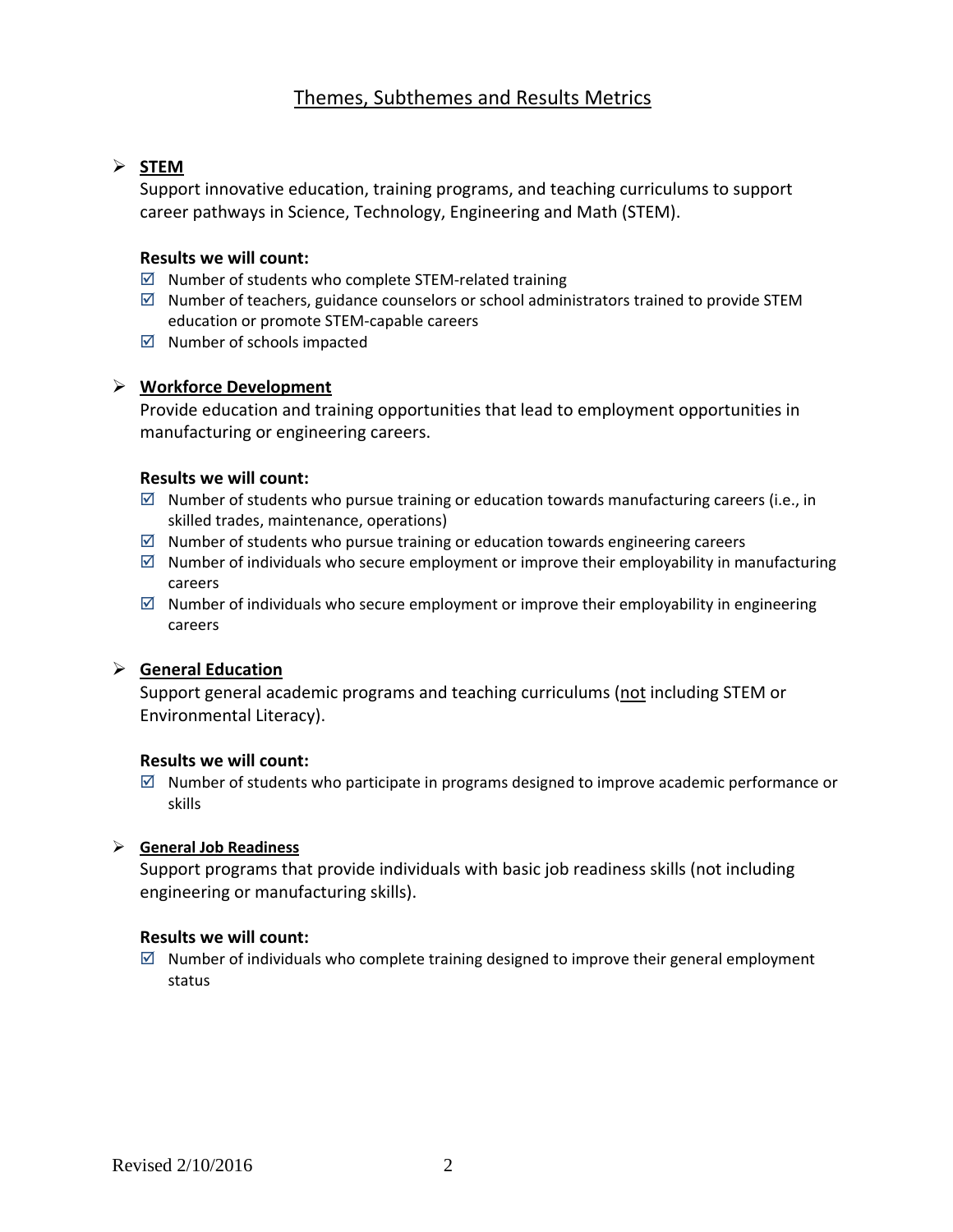# Themes, Subthemes and Results Metrics

**Environment:** Drive measurable and systematic improvements in environmental sustainability through innovative solutions that incorporate the next generation of products, practices and systems.

#### **Sustainable Design**

Advance sustainable industrial and product designs that address environmental challenges within transportation, building and construction or other [Alcoa markets](http://www.alcoa.com/global/en/products/overview.asp).

#### **Results we will count:**

- $\boxtimes$  Number of solutions promoted or created for building design
- $\boxtimes$  Number of solutions promoted or created for transportation
- $\boxtimes$  Number of solutions promoted or created for other [Alcoa markets](http://www.alcoa.com/global/en/products/overview.asp)
- $\boxtimes$  Number of communities impacted

#### **Environmental Literacy**

Develop the next generation of environmental ambassadors among students, teachers, Alcoa employees and community members.

#### **Results we will count:**

- $\boxtimes$  Number of individuals trained to support environmental initiatives
- $\boxtimes$  Number of teachers trained to support environmental initiatives
- $\boxtimes$  Number of environmental initiatives created
- $\boxtimes$  Number of communities impacted

#### **Natural Capital**

Protect and restore natural resources and ecosystems. Reduce emissions, produce less waste, and increase recycling.

#### **Results we will count:**

- $\boxtimes$  Number of acres of land preserved or restored
- $\boxtimes$  Number of species (flora and fauna) protected
- $\boxtimes$  Number of trees planted
- $\boxtimes$  Number of bodies of water improved, restored or protected
- $\boxtimes$  Reduction of CO<sub>2</sub> in tons
- $\boxtimes$  Reduction in energy use in kwh
- $\boxtimes$  Tons of aluminum recycled
- $\boxtimes$  Tons of non-aluminum materials recycled
- $\boxdot$  Number of communities impacted

#### **Standards Leadership**

Contribute to the adoption of meaningful standards supported by sound science, with a focus on comprehensive product footprints and lifecycle of high performance metals.

#### **Results we will count:**

- $\boxdot$  Number of standards developed
- $\boxtimes$  Number of organizations signing on to adopt those standards
- $\boxtimes$  Number of countries signing on to adopt those standards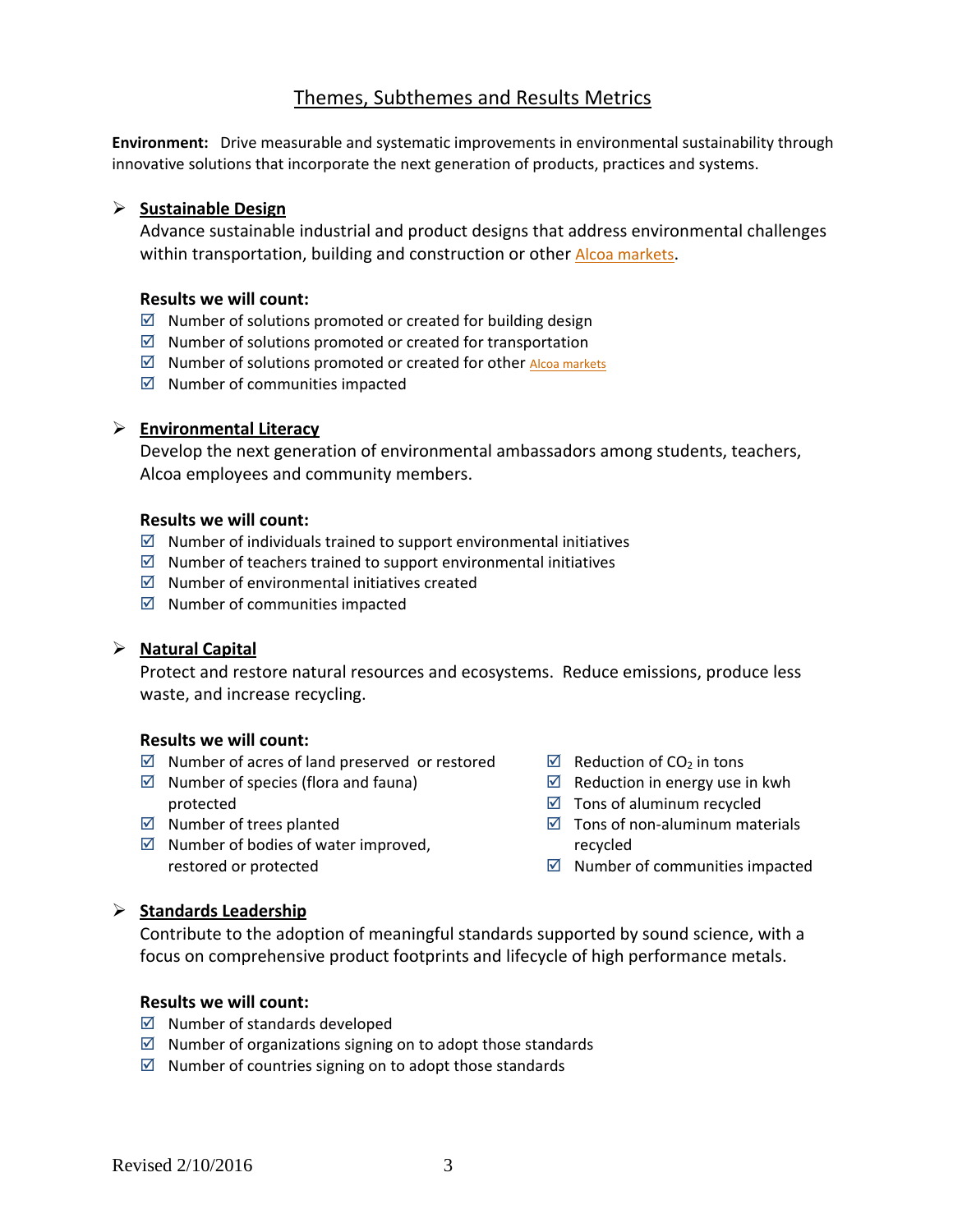# Themes, Subthemes and Results Metrics

**Community Enhancement:** Support local initiatives that address unique community needs.

## **Youth Leadership**

Support outreach efforts that encourage youth (24 years of age and under) in underserved communities to develop the life skills that enable success.

## **Results we will count:**

 $\boxtimes$  Number of youth using enrichment services to enable their growth and development

## **Critical Social, Health & Urgent Care Services**

Broaden access to social, health and urgent care services in underserved communities, and improve the availability, quality and effectiveness of those services.

## **Results we will count:**

- $\boxtimes$  Number of individuals using critical social, health and urgent care services/supports to stabilize their lives
- $\boxtimes$  Number of individuals who receive disaster recovery assistance

# **Community Safety**

Ensure that individuals have the knowledge, tools and services to remain safe at home, in the workplace or in the community.

## **Results we will count:**

 $\boxtimes$  Number of individuals trained to decrease injuries at home, in the community or in the workplace

## **Quality of Life**

Improve the arts, culture and economic success of communities.

## **Results we will count:**

- $\boxtimes$  Number of individuals who access arts and culture programs
- $\boxtimes$  Number of individuals who access economic development programs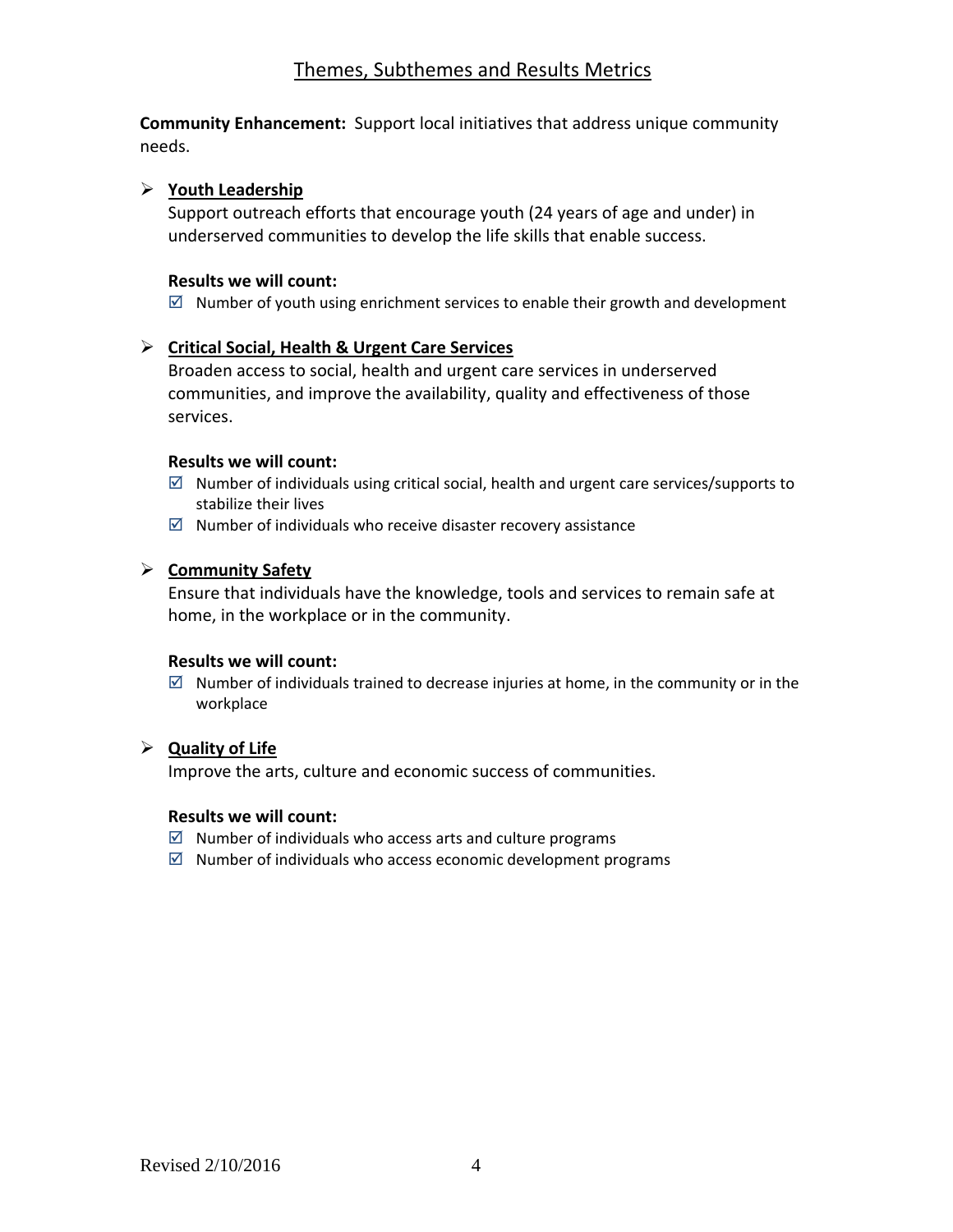# **Required Document Checklist**

Alcoa Foundation conducts a rigorous due diligence process to ensure that its charitable contributions meet all requirements as set forth under U.S. law. Requesting organizations must fully complete and electronically attach the following documents to applications in order to be considered for funding. Links to these document templates are provided in all on-line applications. **See Appendix A for additional details.**

The following documents must be completed and attached to the application:

Project Budget in the required format.

- Completed and signed USA Patriot Act Compliance Form current version required; do not update and submit a previously submitted version
- USA Patriot Act List of Officers and Directors in the current Alcoa Foundation format **–** this document must not be scanned
- FOR REQUESTS USD 250,000 AND HIGHER ONLY Completed and signed Sarbanes-Oxley Compliance Form - current version required
- $\Box$  FOR REQUESTS USD 250,000 AND HIGHER ONLY Two most recent years of Audited Financial Statements in English

# **U.S. Organizations**

501(c)(3) Public Charities which are covered by a group exemption letter must attach proof of their inclusion in the group exemption. This must include either a) a letter signed by an appropriate official of the parent organization and on the parent organization's official letterhead which certifies that the affiliate or chapter requesting the grant is included in the group exemption, or b) a copy of the most recent listing provided to the IRS by the parent organization of included affiliates or chapters.

# **Non-Governmental Organizations Registered Outside of the U.S.**

Non-U.S. organizations are required to complete the Equivalency Determination (ED) process as required under United States Internal Revenue Service (IRS) Revenue Procedure 92-94. This procedure defines the process for evaluating whether a non-U.S. organization is the equivalent of a U.S. public charity, government entity or public educational institution. The non-U.S. organization must provide detailed information in English about its operations and finances. Alcoa Foundation has enlisted a qualified and independent U.S.-based company to oversee the ED process on its behalf using an online tool. Upon receipt by Alcoa Foundation of a complete and accurate grant application, the individual identified in the grant application as the primary contact will receive an email invitation containing instructions for logging in to the online ED system. **The ED process can take up to six (6) weeks. Grant applications will not be considered by Alcoa Foundation until the ED process is complete.** All email requests related to the ED process must be responded to promptly. [Click here](http://www.alcoa.com/global/en/community/foundation/pdf/ED%20Process%20FAQs.pdf) for additional information.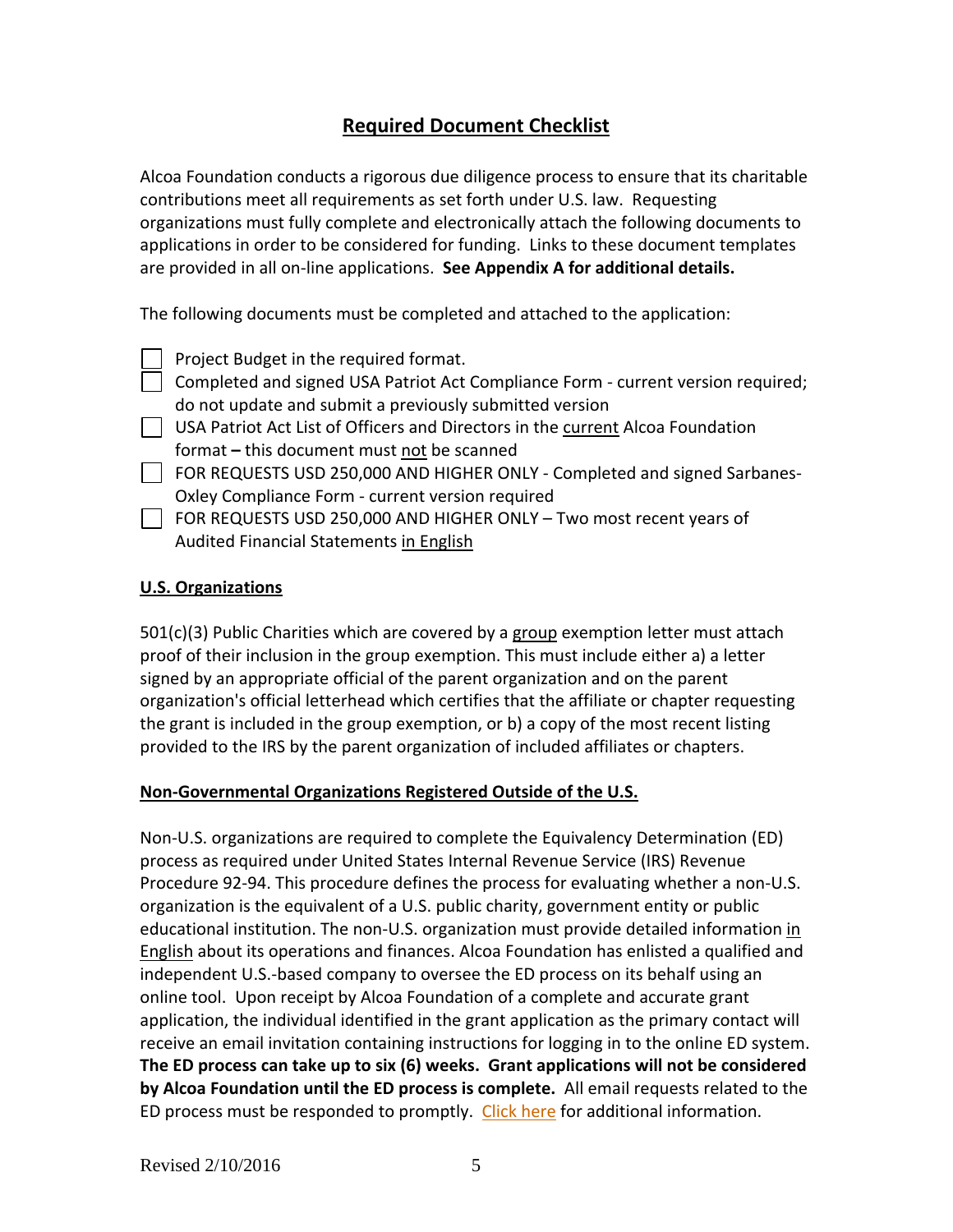# **Non-U.S. Grants Expenditure Responsibility**

**Expenditure Responsibility** is the alternative to Equivalency Determination (ED). In the event that the ED requirements prove too burdensome for an NGO or if the NGO does not meet the standard to be certified under the ED process, an Expenditure Responsibility Agreement may be executed in order to make the requested grant. This requires a special agreement signed by both Alcoa Foundation and the NGO [\(click here](http://www.alcoa.com/global/en/community/foundation/document_templates/ER_agreement.pdf) for a sample agreement). If it is determined that this agreement is necessary, it will be provided to the NGO by Alcoa Foundation after the grant application is submitted. It must be signed by both parties before a grant will be approved.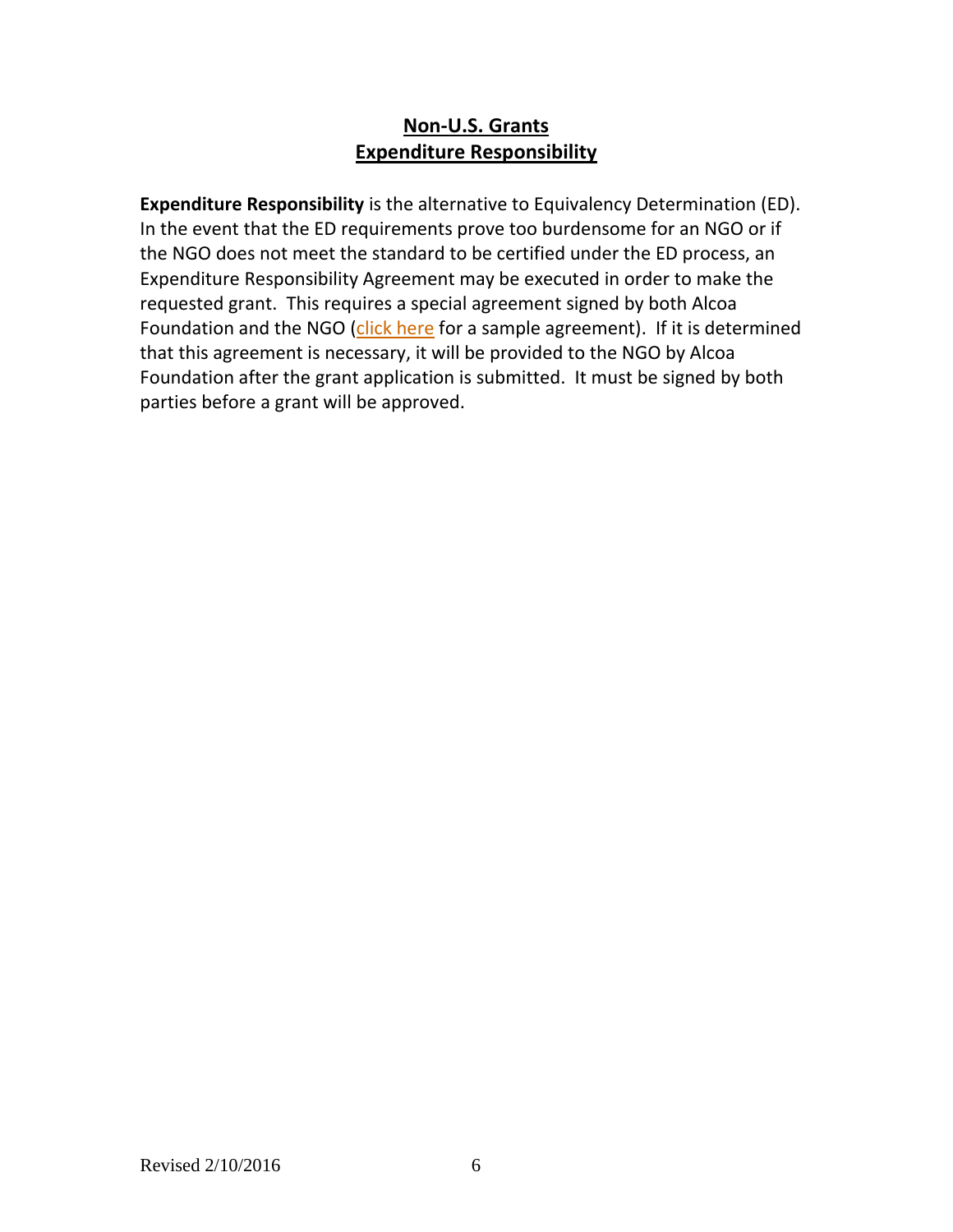# **Review**, **Award and Reporting Requirements**

Alcoa Foundation reviews applications upon receipt. Incomplete applications will not be considered. The review process generally takes between one and two weeks. The following criteria are considered in reviewing applications:

- Alignment with local challenges
- Clear and verifiable results
- Strong probability results will be achieved

# **Communications**

Grant applicants will be notified by e-mail of grant award. The grant award e-mail will describe the award amount, payment schedule, and program purpose. Your local Alcoa Foundation Coordinator may contact you to schedule an award presentation event.

# **Reporting Requirements**

Grant recipients are required to submit interim grant progress reports every six months from the award date. End-of-grant reports are due 30 days after the end of the grant period. These reports serve as a permanent record of your organization's achievements and as a learning tool for Alcoa Foundation. We appreciate a thoughtful review of your organization's experience. Reports must be submitted using Alcoa Foundation's on-line reporting system.

Organizations that fail to complete reporting requirements in a timely manner may not be considered for future grants from Alcoa Foundation.

# **Payment**

Payment is made via electronic funds transfer directly to the requesting organization's bank account. This process improves the efficiency and security of grant funds disbursement. The requesting organization is required to provide complete and accurate ACH (U.S.) or Wire Transfer (non-U.S.) instructions in the online grant application. **Payments to non-U.S. organizations are generally made in local currency. Therefore, wire transfer instructions must be for a local currency bank account.** If the grant is approved, the organization may expect payment within 30 days of receiving the award notification e-mail, unless payment is requesed on a different schedule. If you do not receive payment on a timely basis, contact Carol Greco at [carol.greco@alcoa.com.](mailto:carol.greco@alcoa.com)

# **Questions**

Questions about an Alcoa Foundation grant should be directed to your Alcoa Location Grants Coordinator.